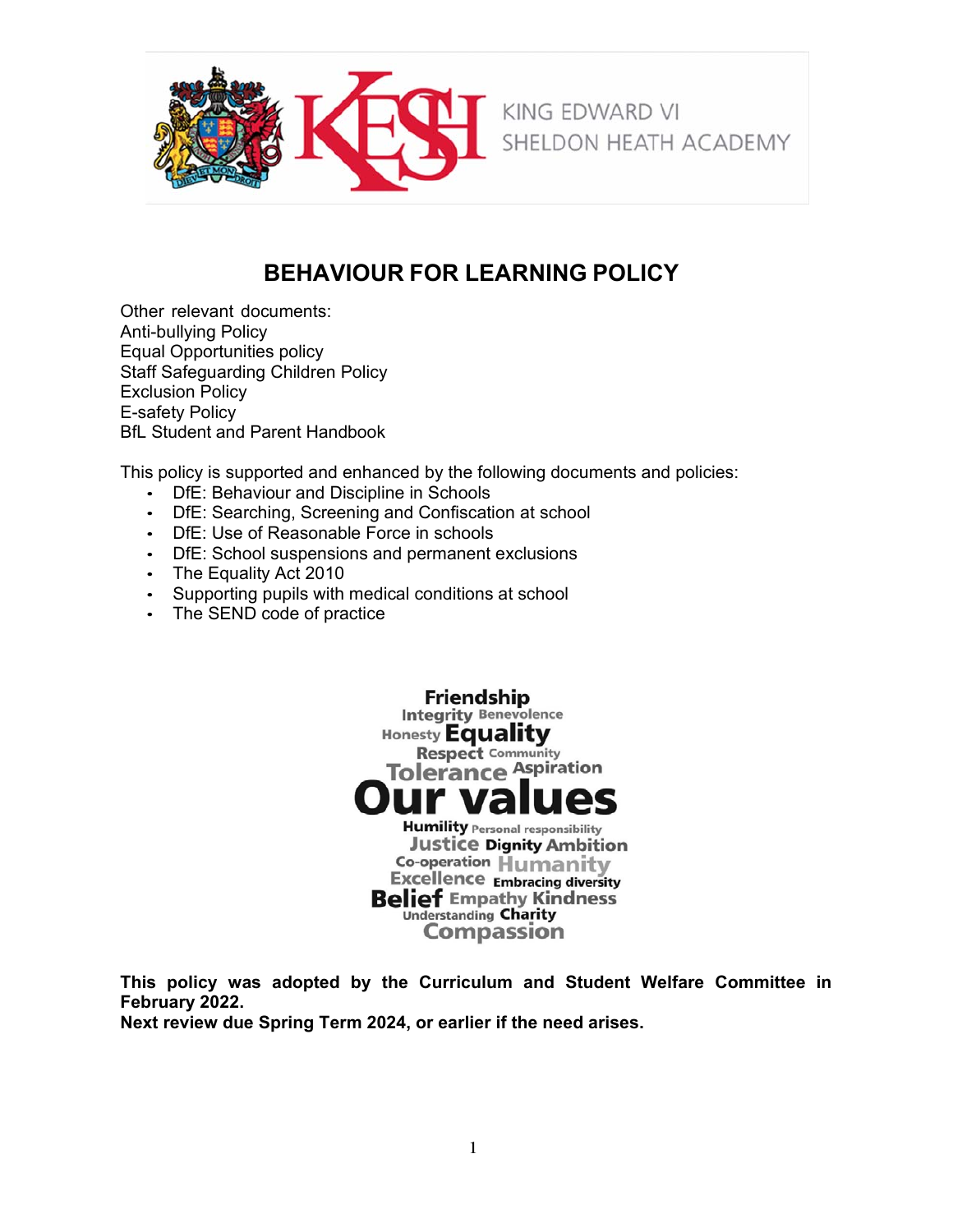## **1. Rationale**

King Edward VI Sheldon Heath Academy's Behaviour for Learning Policy is underpinned by the strong belief that an environment where students can feel safe and secure and that promotes high self-esteem and high standards for all is essential for students to learn and achieve.

The Academy endeavours to encourage all its members to accept personal responsibility for their actions and thus to understand how to regulate their own behaviour. Every member of the Academy community shares our core values, develops personal responsibility and a regard for the well-being and safety of others and thus every student achieves their very best and enjoys Academy life.

All members of the Academy will help to maintain an atmosphere conducive to learning, and promote courtesy and mutual respect. High standards of behaviour and punctuality will be secured through continuously developing a climate for learning, which is socially inclusive, where all members of the community feel safe and secure, and which emphasises consideration and respect for others. In the classroom, and beyond it, this emphasis will be supported through teaching that develops each young person's ability to become more resourceful, reciprocal, resilient and reflective. Our reward system will recognise positive achievements and contributions.

The Academy aims to create and sustain a community of which all students, staff and the local community feel proud. We want to ensure our young people fulfil and exceed their potential, be proud of who they are, and leave the Academy well-equipped to make a positive contribution to society.

### **2. Aims**

The Academy's aim is to respond to the needs of each individual child, to allow them to reach their full potential as learners and citizens. To achieve this, an ordered settled environment where students are treated fairly and consistently is required. This policy aims to:

- Ensure that all staff motivate learners and promote the highest standards of behaviour, within the context of learning, by using a variety of rewards to recognise positive behaviour.
- Enable all adults to use the common language for learning, so behaviour and punctuality are consistently addressed, through a focus on developing as an effective learner.
- Ensure a climate which allows effective learning and teaching to take place.
- Encourage all learners to value themselves, their efforts, their class and the Academy and to take responsibility for their own actions.
- Ensure that all staff, learners and parents/carers have a clear understanding of consequences of poor behaviour that affects learning, ensuring consistency.
- Ensure that the Academy is a safe, clean and pleasant environment in which to work and learn.
- Create the appropriate support structures which allow all members of the Academy community to feel valued and confident and able to achieve their potential.

This Behaviour for Learning policy emphasises the need for each individual to take responsibility for their behaviour and to support the learning of others. It also recognises that management systems by themselves do not provide all the answers to establishing high standards of behaviour. Best impact will be achieved when management systems are reinforced by high expectations of learning, which value individuals and celebrate their progress. Similarly, while it is important that boundaries are made clear and sanctions are in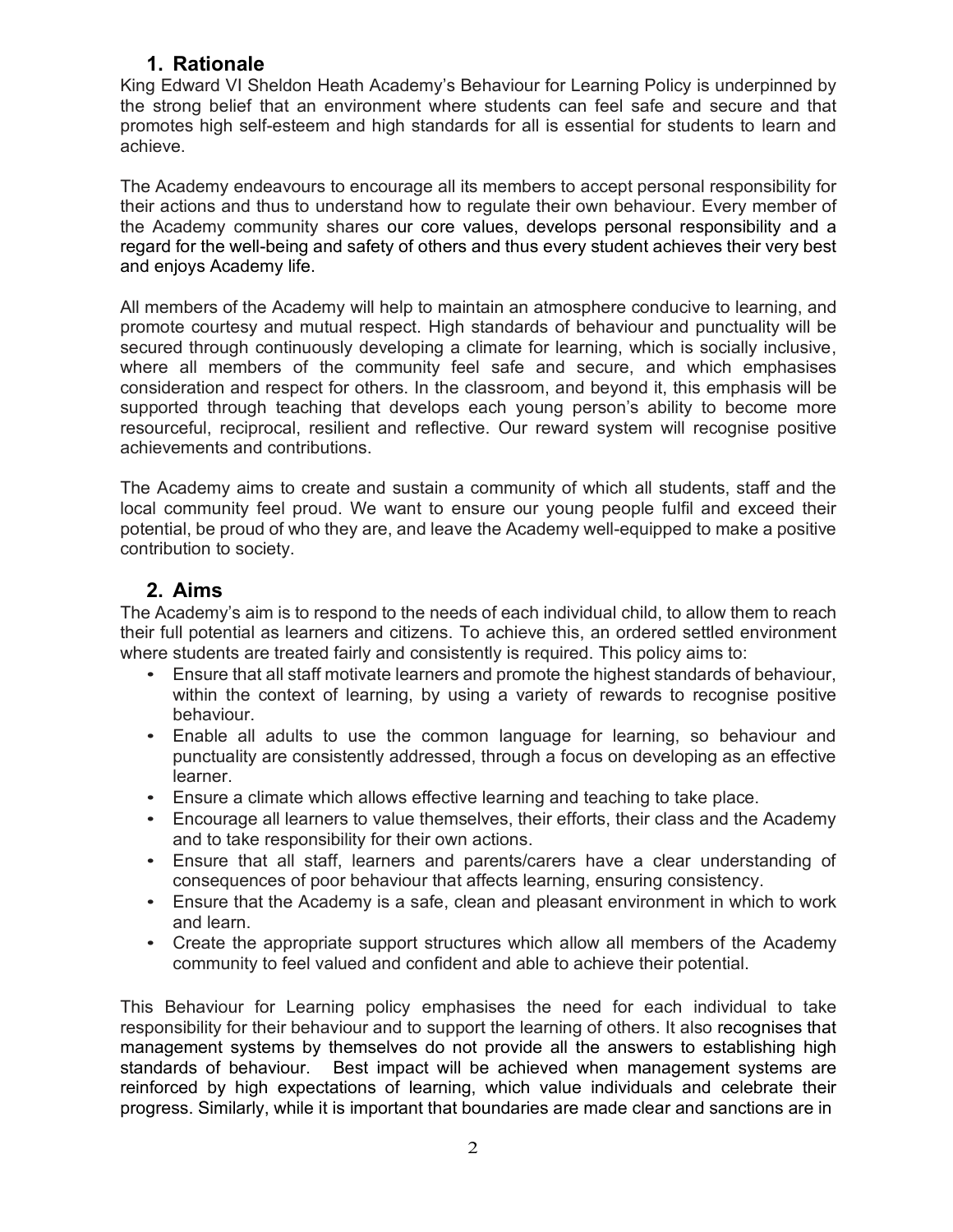place, the emphasis in establishing a whole academy policy should be on praise, recognising positive behaviour, and the development of self-discipline.

It is the responsibility of all members of staff to adhere to the Academy's Behaviour for Learning policy, being consistent to the principles but flexible to the circumstances, remembering that we are dealing with individuals, all with individual circumstances.

## **3. Principles**

The Governing Body believes that in order to enable effective teaching and learning to take place, good behaviour in all aspects of the Academy life is necessary. It seeks to create a caring, learning environment by:

- promoting good behaviour;
- promoting self-esteem, self-discipline, proper regard for authority and positive relationships based on mutual respect;
- ensuring the fairness of treatment for all;
- encouraging consistency of response to both positive and negative behaviour;
- promoting early intervention;
- providing a safe environment free from disruption, violence, bullying and any form of harassment;
- encouraging a positive relationship with parents and carers to develop a shared approach, involving them in the implementation of this policy and associated procedures;
- acknowledging that good behaviour, linked with high standards of attainment, is of paramount importance to all;
- recognising responsibility for good behaviour is a corporate responsibility and cannot be attributed to any one group of persons. It is the responsibility of Governors, Senior Management, Teaching Staff, Support Staff, Parents and, perhaps most importantly, the students themselves.

## **4. Objectives**

- To provide a varied, interesting, challenging and relevant curriculum which promotes links between learning and behaviour and fosters positive self-esteem.
- To create a visually stimulating environment and encourage motivation.
- To adopt an Academy-wide approach to behaviour both in and out of the classroom.
- To ensure that all members of the Academy are involved in setting and are aware of agreed, clear parameters for acceptable behaviour.
- To make all staff and students aware of their role in ensuring good behaviour and in setting a good example.
- To encourage adherence to the expectations through proactive means and through reward.
- To determine and manage interventions for those students who disregard the agreed code.

## **5. Expectations**

The Academy expects students to:

- Follow the agreed and published Behaviour for Learning Rules.
- Develop an understanding of the boundaries between acceptable and unacceptable behaviour.
- Offer positive support to each other and co-operate with staff in implementing policies, particularly those relating to equal opportunities and bullying.
- Learn to accept accountability for their own behaviour.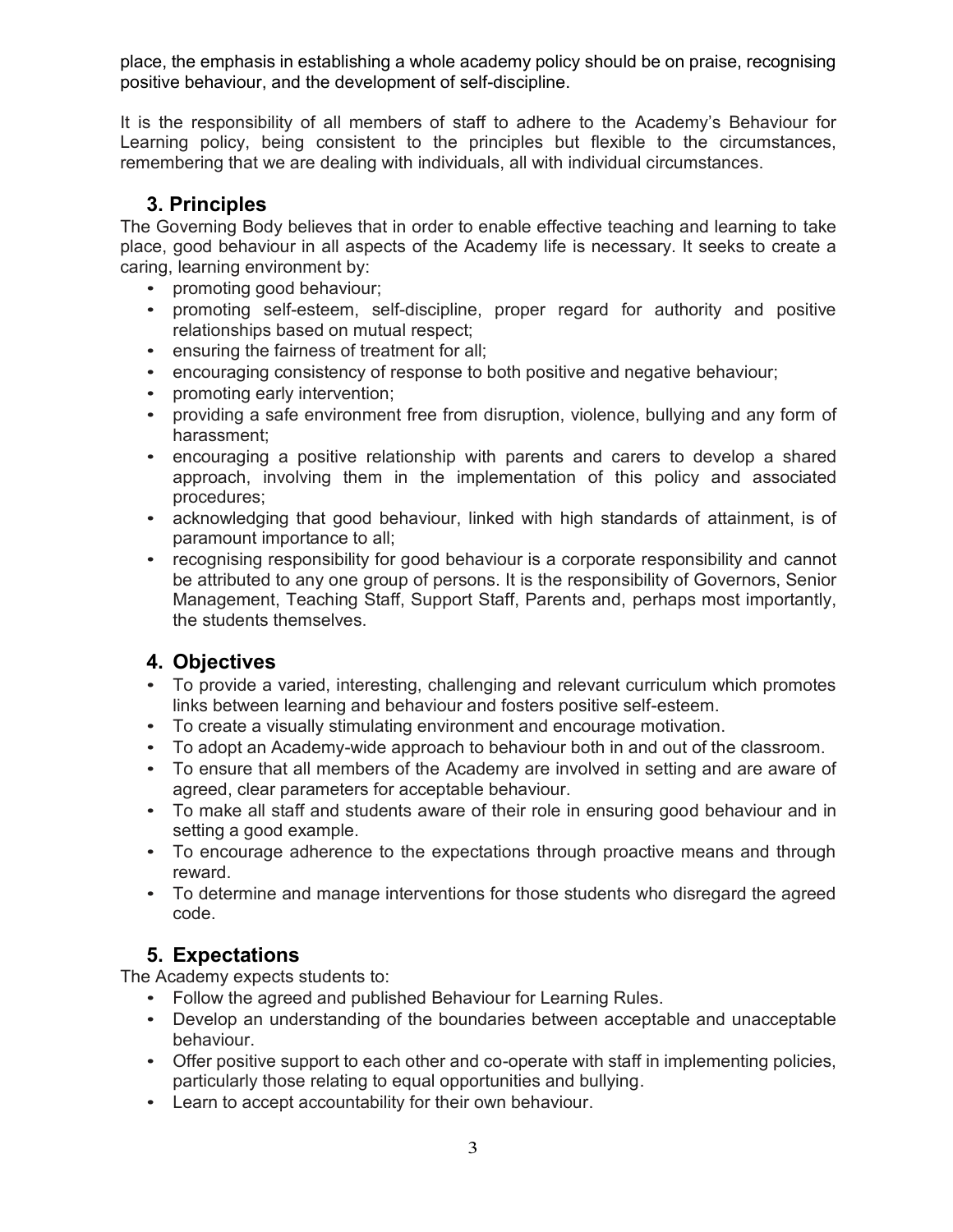• Identify and work towards the achievement of individual targets, both academic and social.

The Academy expects staff to:

- Be positive role models to students.
- Treat all children and adults with respect.
- Speak politely to all.
- Praise a student's effort and achievements as often as they can.
- Explain using positive language how students are expected to behave and conduct themselves.
- Inform parents/carers about their child's achievement.
- Avoid using critical or sarcastic language.

## **6. Rights and Responsibilities**

All members of the Academy will be positive and creative members of society and will fulfil their potential.

### **Our Rights:**

All member of the Academy's community have:

- The right to learn
- The right to teach
- The right to feel safe and secure
- The right to respect and dignity

### **Our Responsibilities**

All members of the Academy's community have a responsibility:

- To be good role models.
- To speak politely and respectfully to everyone.
- To be punctual, prepared and productive in every lesson.
- To treat everyone as we would like to be treated.

All members of the Academy's community are expected to display positive behaviour at all times both on the premises and wherever they are identifiable as being part of the Academy community. However, our long-term goal is that these behaviours are ingrained to students and accompany them in their life after the Academy.

## **7. Roles and Responsibilities**

### **The Local Governing Body**

The Local Governing Body must ensure that policies designed to promote good behaviour and discipline on the part of its students are pursued at the Academy. Therefore, the Governors will:

- provide clear advice and guidance to the Principal on which he/she can base the Academy's behaviour policy. In providing guidance, the Governing Body will not seek to hinder teachers' powers, nor to restrict their power to discipline students for misbehaviour outside the Academy.
- Review this policy and data relating to behaviour.
- Monitor the implementation of the policy.
- Convene a Discipline Panel as necessary to consider any proposed permanent exclusion by the Principal.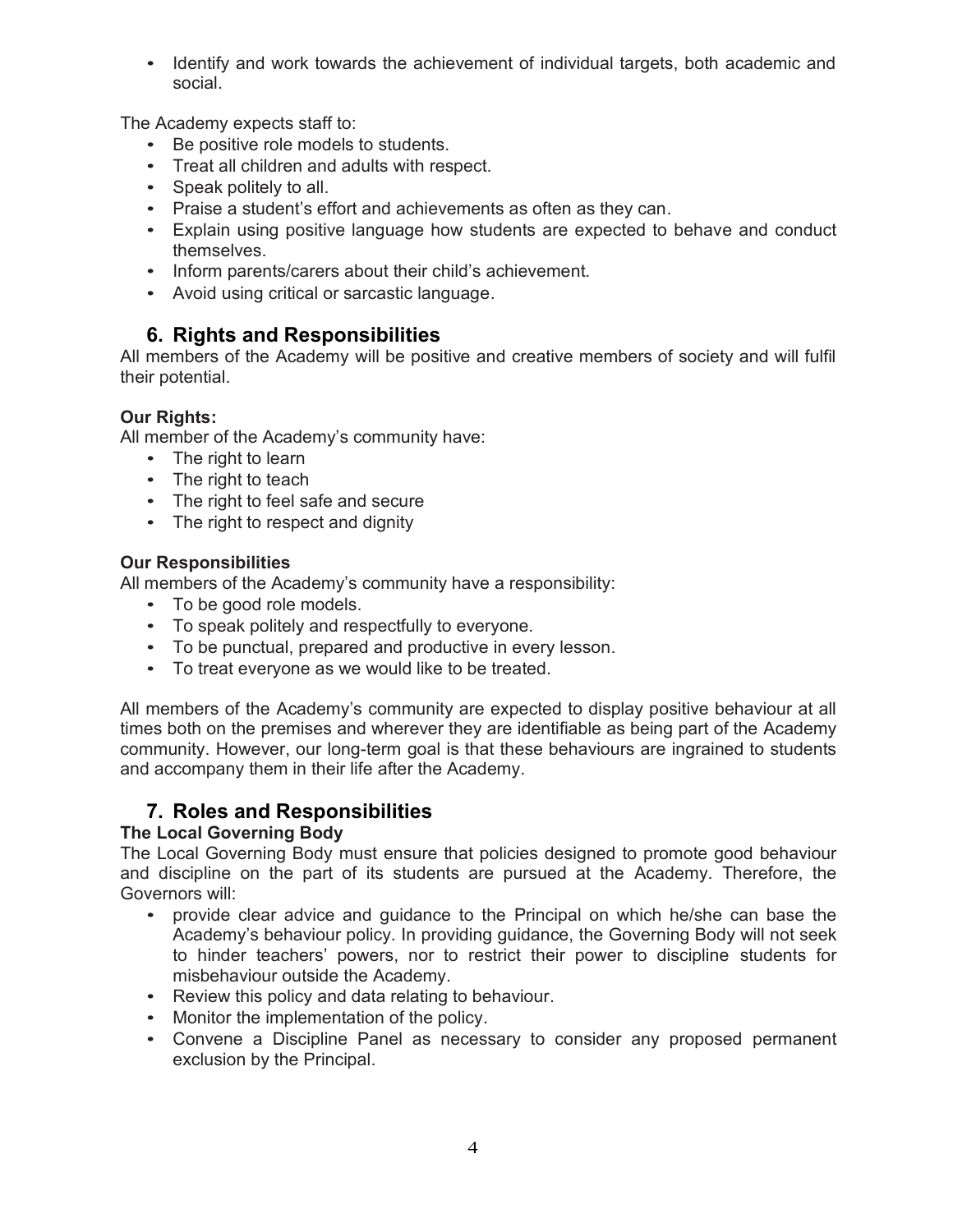• Under section 175 of the Education Act 2002 ensure that their functions are carried out with a view to safeguarding and promoting the welfare of children and their general duty to eliminate discrimination under section 149 of the Equality Act 2010.

### **The Principal will:**

- Ensure the policy is implemented.
- Report to Governors on its impact.
- Manage the permanent exclusion process as necessary.
- Ensure that the Academy environment encourages positive behaviour and that staff deal effectively with poor behaviour.
- Monitor how staff implement this policy to ensure rewards and sanctions are applied consistently.

### **The Senior Leaders Responsible for Behaviour will:**

- Monitor the effectiveness of the policy.
- Monitor the quality of learning and teaching and behaviour management.
- Keep abreast of new initiatives, disseminate developments and suggest amendments to this policy where appropriate.
- Monitor behaviour management and behaviour, evaluating and suggesting changes where appropriate.
- Liaise on a regular basis with the Governor responsible for Safeguarding.
- Recommend priorities for the Academy, in consultation with the Heads of Year and the Senior Leadership Team.
- Raise the ethos through regular assemblies.
- Implement and monitor systems for monitoring and recording behavioural incidents.
- Ensure that the Academy's system of rewards and sanctions is being used appropriately.
- Collate and disseminate information about students and keep staff informed.
- Ensure that there is prompt contact with parents when the situation demands.

### **The Heads of Year will:**

- Lead their team and the students in their care.
- Challenge inappropriate, anti-social, dangerous or disruptive behaviours.
- Monitor the attendance, academic progress, event logs, uniform, attitudes of each Form group, and provide guidance and pastoral support to those in their care.
- Deal promptly with issues as they arise and ensure that their Form Tutors are implementing the Academy's system of rewards and sanctions.
- Intervene as appropriate to ensure good behaviour, this may involve student reports, Personalised Support Plans (PSP), etc.
- Review and reflect on strategies in place to support students in taking responsibility for their behaviour.
- Support colleagues in the effective implementation of this policy.
- Ensure that the giving of rewards outweighs the sanctions.
- Liaise effectively with SLT.
- Collate and disseminate information about students and keep staff informed.
- Promote a positive learning ethos through regular assemblies.

### **Form Tutors will:**

- Challenge inappropriate, anti-social, dangerous or disruptive behaviours.
- Develop a good relationship with all members of the form group.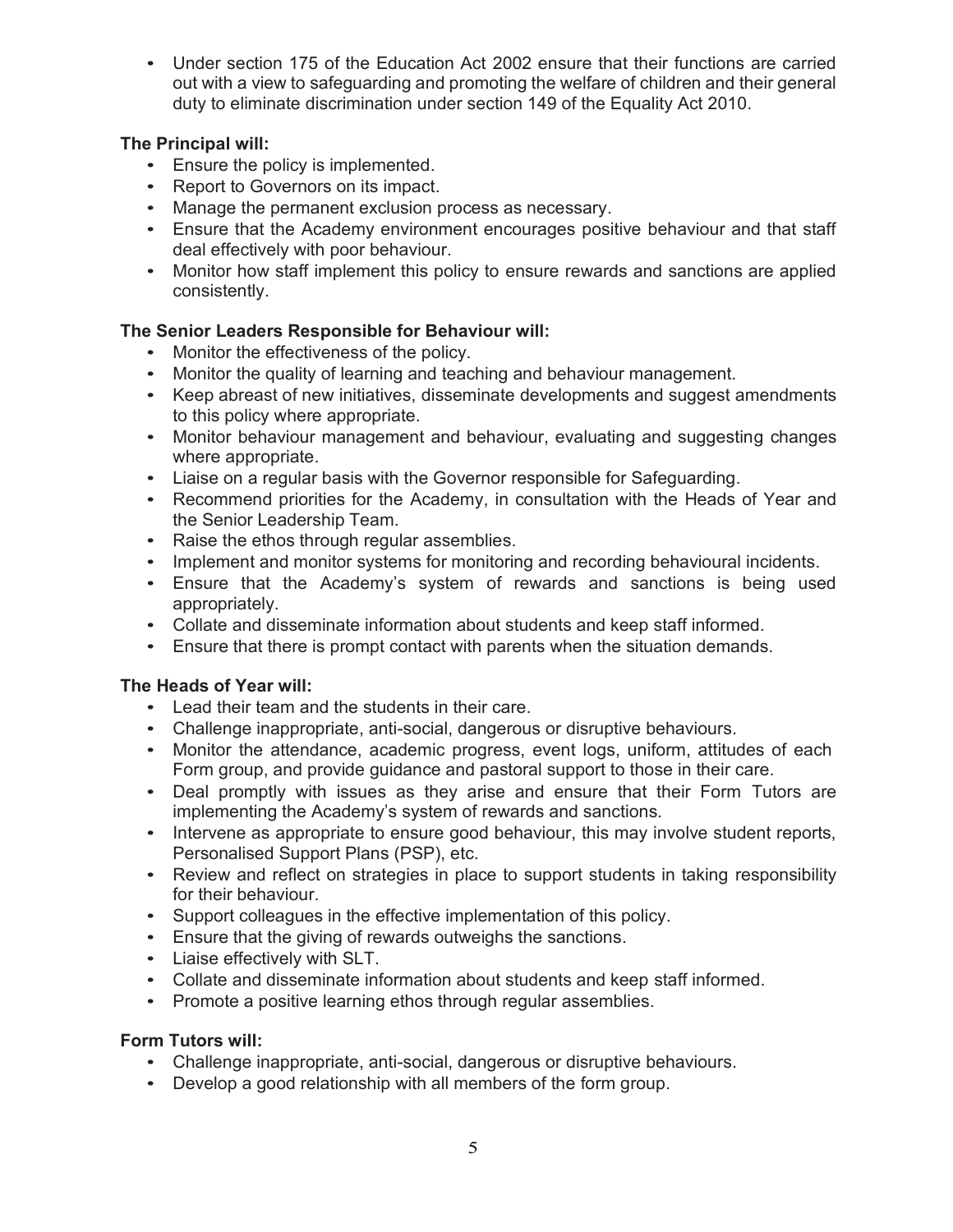- Provide academic and pastoral support to individuals in their form who may be experiencing difficulties, which might manifest themselves as behavioural challenges.
- Have high standards of personal organisation and punctuality and serve as a positive role model for their form.
- Communicate effectively with their Heads of Year.
- Deal promptly with issues as they arise and ensure that they are implementing the Academy's system of rewards and sanctions.
- Encourage students to reflect on their actions and provide support at TIER 1 of our intervention model.
- Monitor the progress of each student and follow appropriate monitoring procedures, particularly with students causing concern.

#### **Heads of Department will:**

- Challenge inappropriate, anti-social, dangerous or disruptive behaviours.
- Provide support to all colleagues in their department.
- Ensure that the giving of rewards outweighs the sanctions, using the guideline of three positives to one negative.
- Communicate with parents where there are concerns or where praise is due.
- Ensure that Department colleagues are employing a range of behaviour management strategies.
- Monitor the quality of learning and teaching and behaviour management in their department.
- Discuss students' progress at Department meetings and refer any concerns as appropriate.

#### **The Pastoral Managers will:**

- Work with colleagues to monitor attendance and behaviour.
- Provide support for colleagues with students causing concern.
- Deals with incidents of poor behaviour when encountered.
- Work with individual students to improve their behaviour.
- Mentor students so that they are supported in self-regulating their behaviour.
- Be the first point of contact for parents.
- Provide support at TIER 2 of our intervention model.

### **All staff will:**

- Challenge inappropriate, anti-social, dangerous or disruptive behaviours.
- Deal with incidents as and when they arise
- Foster positive attitudes, including being positive role models for the students.
- Set clear expectations of appropriate behaviour and apply relevant classroom management strategies.
- Seek the assistance of a Head of Department, Head of Year or member of the SLT when these strategies do not appear to be working.
- Implement appropriate rewards and sanctions in line with this Policy.
- Maintain a stimulating and purposeful learning environment for their students.

#### **All students are expected to:**

- Learn effectively, in and out of lessons.
- Be polite, respectful and considerate to others.
- Respect the individuality of others.
- Support and encourage each other.
- Show proper regard for the Academy rules.
- Develop self-belief, responsibility and self-discipline.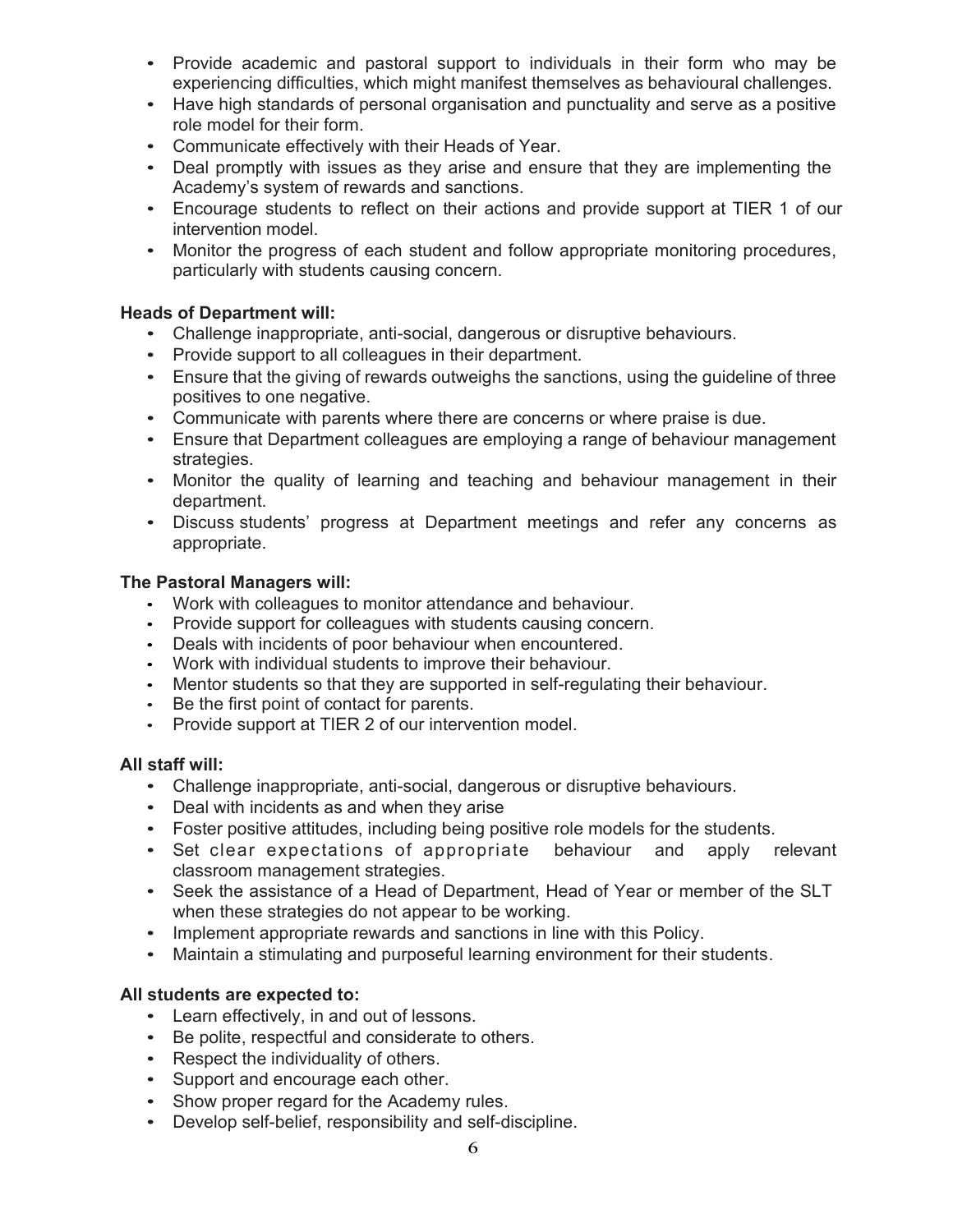• Contribute towards a safe environment that is free from disruption, aggression, bullying and any form of harassment.

### **Parent/Carers Responsibilities**

King Edward VI Sheldon Heath Academy wishes to encourage a positive relationship with parents and carers to develop a shared approach by working in partnership with the Academy to encourage high standards and expectations. It is important that parents/carers share the responsibility for their child's behaviour and they have the right to be kept informed and involved. By sending their son / daughter to the Academy parents/carers undertake a commitment to:

- support the Academy when sanctioning a student.
- agree to and reinforce the Academy's expectations on behavior.
- attend meetings to discuss behaviour or return from an exclusion as requested.
- discuss any behavioural concerns with the Academy promptly.
- monitor the behaviour of their child/children using classcharts.
- alert the Academy of any circumstances that may trigger a decline in behavior.

## **8. Sanctions**

Sanctions for inappropriate behaviour are listed in the Behaviour for Learning Student and Parent Handbook, which is shared with all students, Parents/Carers and Staff annually; a copy is also available on the Academy's website. It is essential to note that all sanctions apply to a student's behaviour and not to the student.

## **9. Rewards**

The Academy expects that all students will display positive behaviour at all times. By praising and monitoring positive behaviour, others will be encouraged to act similarly and positive behaviour is reinforced. All staff are encouraged to plan for positive behaviour and apply rewards regularly and consistently.

### **Recognition of positive achievement includes:**

- Written feedback on students' work.
- The award of House Points for both academic work and personal achievements.
- Letters and cards sent to parents recognising achievement.
- Recognition of team or individual achievement in House and Year assemblies.
- The announcement of particular prominent individual or team success in rewards assemblies: this includes the award of certificates, cups, trophies and prizes.
- Trips, activities, proms.
- Subject awards and prizes.
- Displays of student work and achievements around the Academy.

## **10. Implications for the Academy Curriculum and Organisation**

All involved in the planning, delivery and evaluation of the curriculum should recognise that the quality of teaching and learning has a significant impact on student behaviour. Good behaviour can be taught; we all have a responsibility to model what we expect. Expectations of learning behaviour should permeate the curriculum:

- The pastoral curriculum should provide opportunities to develop students' social, emotional and behaviour skills.
- High expectations in the classroom, consistently applied across the Academy, should establish good behaviour as the norm.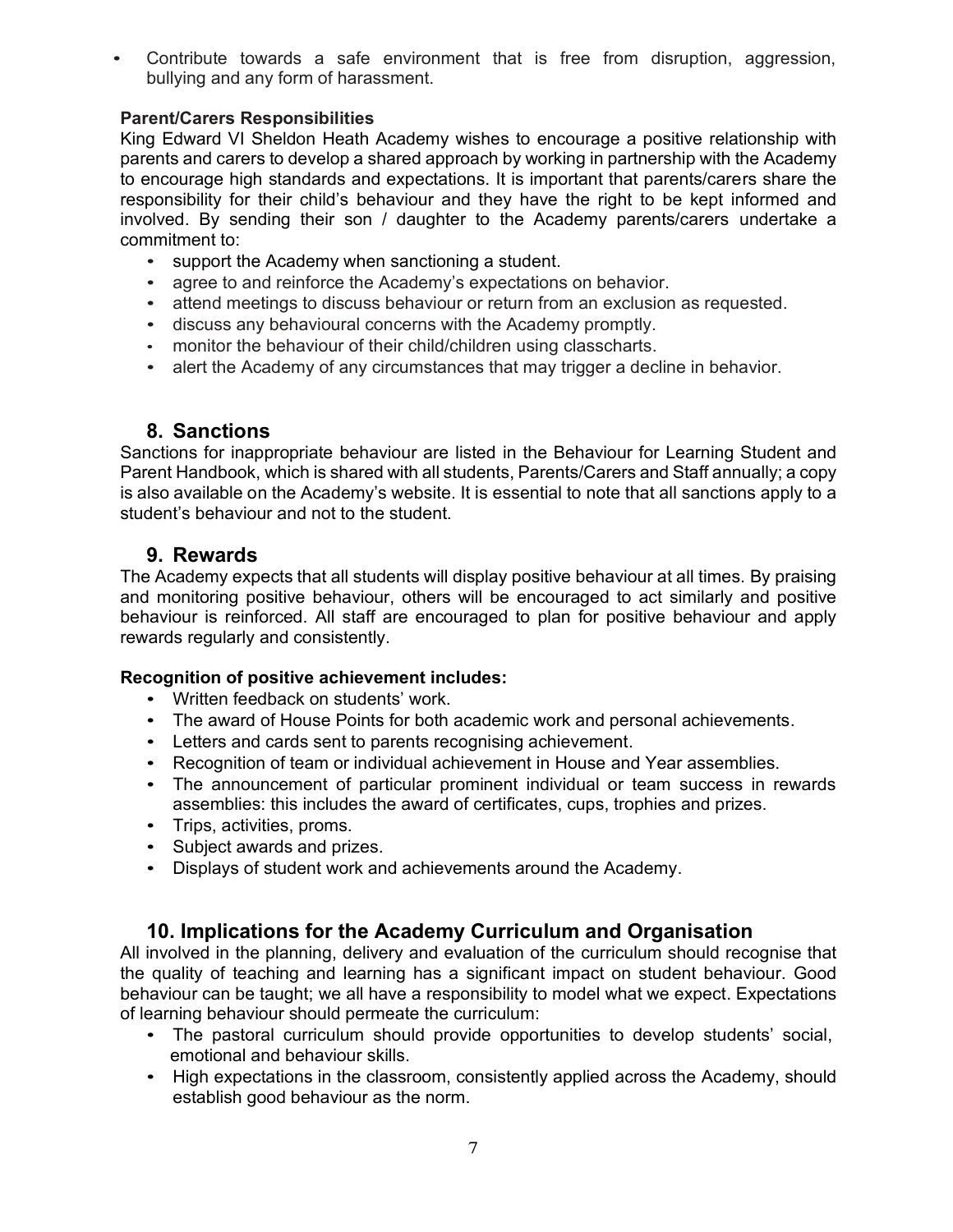- All involved in the organisation of timetable and classes should avoid creating barriers to success for any individual. Whilst no individual has the right to disrupt the learning of others, decisions about class sets, groupings or opportunities should be made on the basis of ability not behaviour.
- Opportunities should be provided both within the classroom and outside it for students to develop social skills, personal responsibility and leadership skills. These opportunities should also provide ways in which all members of the community can express opinions and listen to one another i.e. academy council.
- Students respond better to praise and encouragement than punishment. Teaching styles and classroom management should reflect this.

## **11. Interventions and Support**

The Academy understands that it is not always possible for students to sustain good behaviour and it is always its intention to support students to modify their behaviour. There are a range of strategies and interventions available in order to achieve this:

- Classroom Strategies
	- o Reminder of rights, responsibilities, Academy rules and rewards
	- o Consequences
	- o Detentions
	- o On Call student removal from lesson
- Whole Academy support: Where a student is unable to sustain good behaviour in a number of subject areas or where there is a serious incident, the following interventions may be considered:
	- o Counselling
	- o Monitoring behaviour patterns
	- o Mentoring
	- o Targeted support
	- o Accessing external agencies
	- o Working closely with parents and families.
	- o Regularly rewarding students for both academic and personal achievement.

In its practical strategies for intervention the Academy will make full use of support from the wider community, including multi-agency teams, partner academies, police, children's services, etc.

### **12. Prejudice Related Incidents**

As soon as any member of staff becomes aware of a prejudice-related incident amongst pupils, which may relate to any of the following protected characteristics: disability, gender reassignment, race, religion or belief and sex, they must follow the following procedure:

- The incident should be logged by the member of staff who first becomes aware of it on a peer-on-peer abuse form.
- This form should then be handed to the appropriate Year Team Leader.
- All incidents will then be recorded on the peer-on-peer log and on CPOM's
- It will be decided as to whether restorative justice or another form of education or sanction is best for the perpetrator. The response will be communicated to parents and carers of both perpetrator and target.
- Pupils should be made aware of this procedure through form time and assemblies and encouraged to report all incidents, being reassured that they will be taken seriously.
- Incidents will be ranked and logged on the following scale: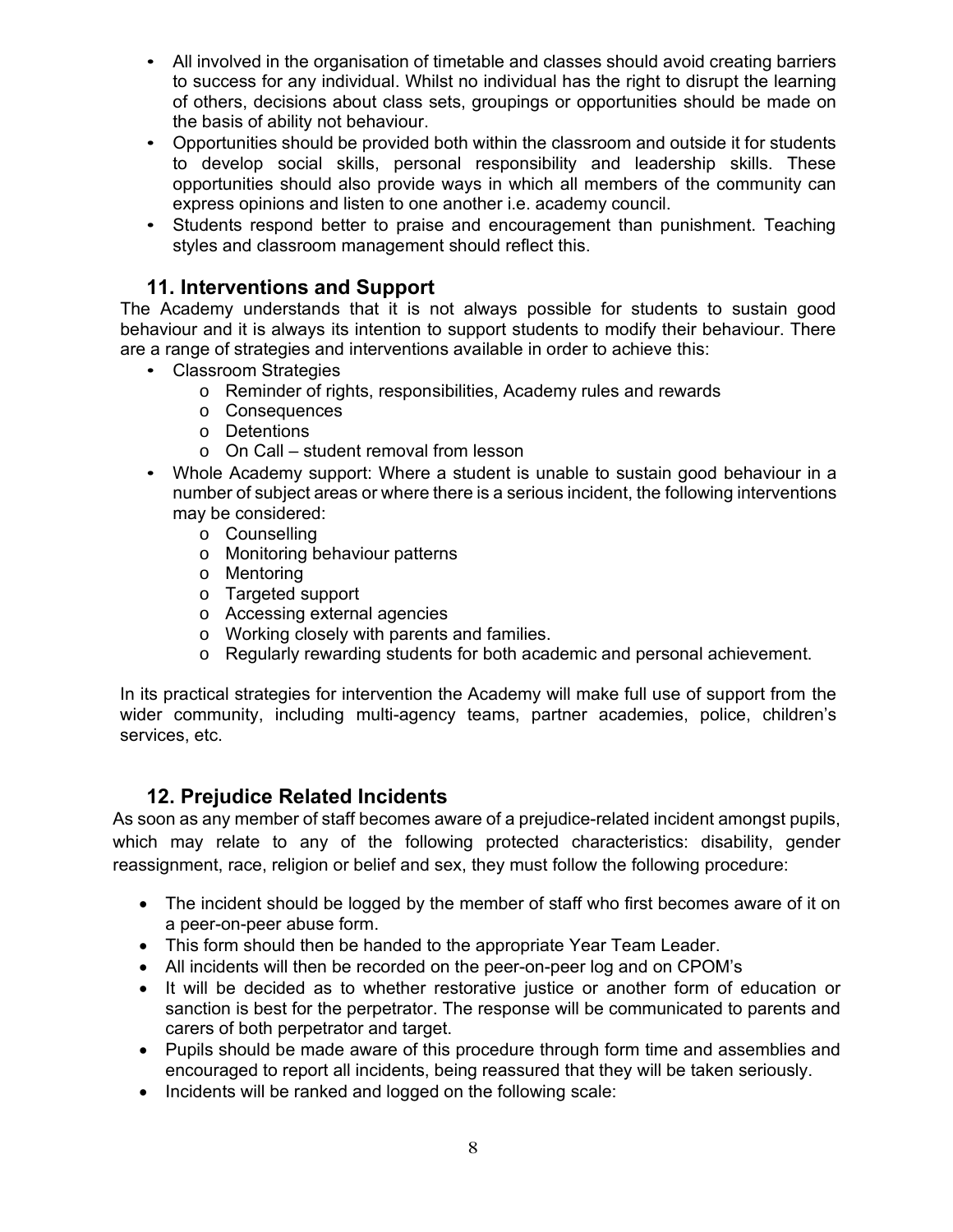- 1. No offence was intended or taken.
- 2. Hurt or distress was caused, but the offending behaviour is unlikely to be repeated.
- 3. Hurt or distress was causes and the pupil(s) responsible had previously been warned that their behaviour was unacceptable.
- 4. Substantial hurt or distress was caused, and/or the behaviour was based on substantial hostility and prejudice, and/or the behaviour may be repeated.

Regular meetings are held by the pastoral team to discuss the peer on peer abuse log and the actions that need to take place as a consequence. This will be shared with the equalities lead.

## **13. Special Educational Needs and Behavioural Difficulties**

In managing behavioural difficulties, the Academy will have regard to the Code of Practice for children with Special Educational Needs and Disabilities and will strive to ensure that children's special learning needs are identified and met. The Academy will endeavour to work with parents of those children with additional needs to provide an inclusive and supportive environment.

The Academy recognises its legal duty under the Equality Act 2010 to prevent students with a protected characteristic from being at a disadvantage. Consequently, the Academy's approach to challenging behaviour may be differentiated to cater to the needs of the student. The school's SEND co-ordinator will evaluate a student who exhibits challenging behaviour to determine whether they have any underlying needs that are not currently being met. Where necessary, support and advice will also be sought from specialist teachers, an educational psychologist, medical practitioners and/or others, to identify or support specific needs. When acute needs are identified in a student, the Academy will liaise with external agencies and plan support programmes for that child. The Academy will work with parents to create the plan and review it on a regular basis.

## **14. Power to Discipline Beyond the School Gate**

The Academy has a statutory power to regulate the behaviour of students when misbehaviour occurs outside of the Academy. Disciplining "beyond the school gate" covers the Academy's response to all non-criminal bad behaviour and bullying which occurs anywhere off the Academy's premises and which is witnessed by a member of staff or reported to the Academy.

Our expectations about discipline and student behaviour apply equally beyond the Academy premises. Thus, the Academy will also monitor:

- any behaviour that falls short of expectations when a student is:
	- o taking part in any Academy -organised or Academy -related activity or
	- o travelling to or from the Academy or
	- o wearing school uniform or
	- $\circ$  in some other way identifiable as a student at the Academy.
- or, misbehaviour at any time, whether or not the conditions above apply, that:
	- o could have repercussions for the orderly running of the Academy or
	- o poses a threat to another student or member of the public or
	- o could adversely affect the reputation of the Academy.

Our expectations are clearly set out in assemblies, staff briefings, during lessons and in relevant documentation such as the Behaviour for Learning handbook, Educational Visits and Anti-bullying policy.

### **15. Accusations against staff**

The Academy will not automatically suspend a member of staff who has been accused of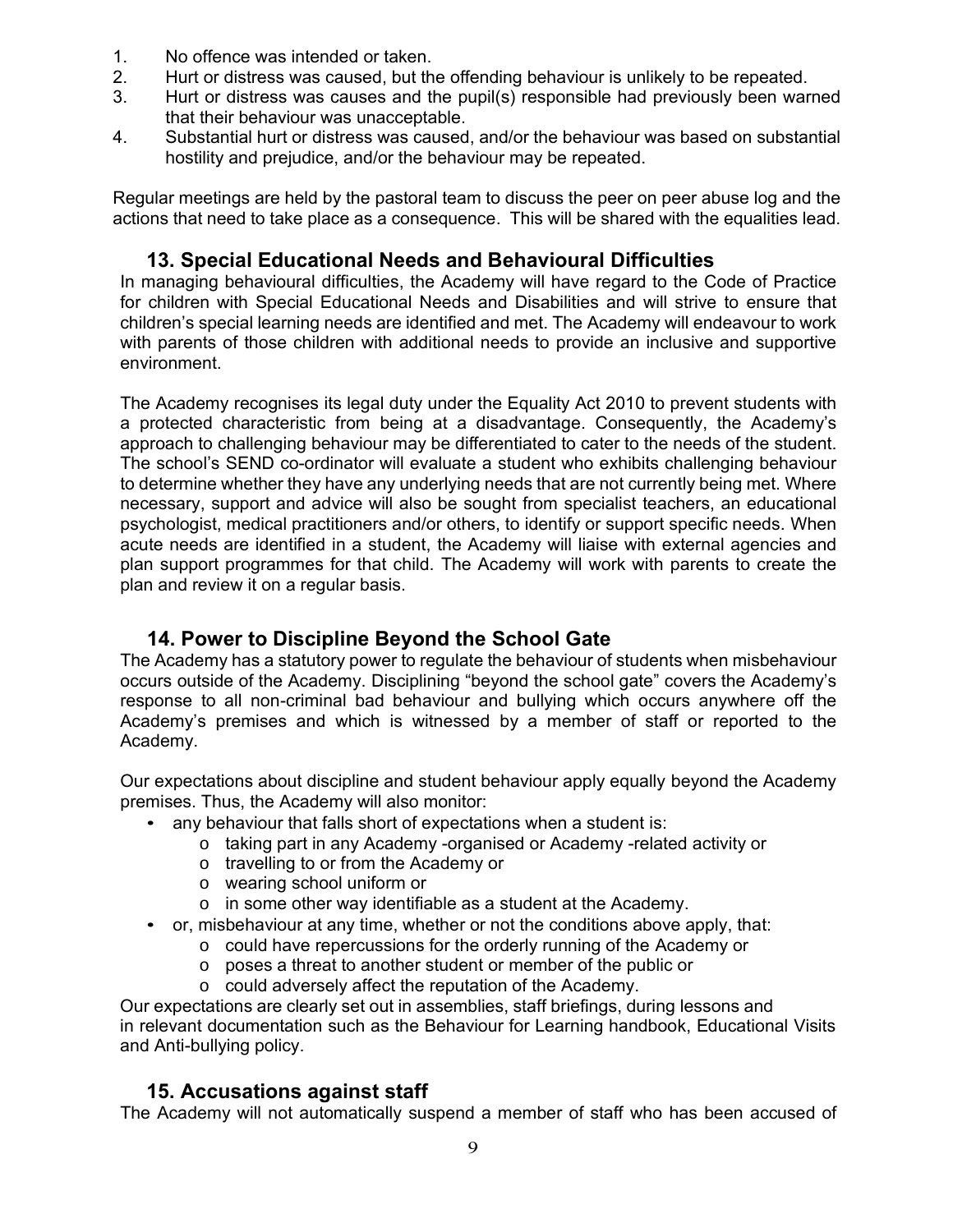misconduct, pending an investigation. The governing body will instruct the Principal to draw on the advice in the 'Dealing with Allegations of Abuse against Teachers and Other Staff' guidance when such a situation occurs.

In the rare event that an allegation against staff is shown to have been deliberately invented or malicious, the Principal will consider whether any disciplinary action is appropriate against the student who made it. Alternatively, the police could be asked to consider whether any action might be appropriate if the person responsible for the accusation is not a student.

### **16. Exclusion**

Where interventions and support do not result in a modified behaviour, or an incident is of a very serious nature, it may be necessary to consider an exclusion (fixed term or permanent). Permanent exclusion is a last resort. The Principal may decide to permanently exclude a student where persistent and defiant misbehaviour continues despite the application of appropriate sanctions and strategies or for a severe "one off" offence (for example for carrying an offensive weapon). Please refer to the Academy's Exclusion Policy.

### **17. Right to confiscate**

Staff at the Academy have the **right to confiscate**, retain or dispose of a student's property as considered necessary and it is for the Academy to decide how to return or dispose of confiscated items. Confiscation of a student's property is a legitimate part of any Behaviour Policy: this is enshrined in the Education and Inspection Act, 2006. It is a reasonable and proportionate way in which to maintain an environment conducive to learning, one which safeguards the rights of other students to be educated. Academy staff can seize any prohibited item found as a result of a search; they can also seize any item, however found, which they consider harmful or detrimental to the Academy's discipline. For example, if students bring communication devices to the Academy and these devices are used to disrupt learning, they will be confiscated. The Academy cannot be held responsible for personal property that may be lost, stolen or damaged.

Senior staff and Heads of Year have the **power to search without consent (see appendix 2)** for prohibited items which include:

- Knives and weapons (real or replica),
- Alcohol, tobacco and cigarette papers; illegal drugs
- Stolen items
- Fireworks
- Pornographic images
- Any item that has been or is likely to be used to commit an offense, cause personal injury, harms others or damage to property (Section 550ZB(5) of the Education Act 1996 ).
- any item banned by the school rules or deemed harmful or detrimental to school discipline.

Students must never bring any prohibited items into the Academy. Academy staff can seize any prohibited item found as a result of a search.

## **18. Physical restraint**

Members of staff have the **power to use reasonable force** (see Appendix1) to prevent students from committing an offence, injuring themselves or others, or damaging property. For example, the Academy may use reasonable force to:

• prevent a student leaving the classroom where allowing the student to leave would risk their safety or the safety of others;